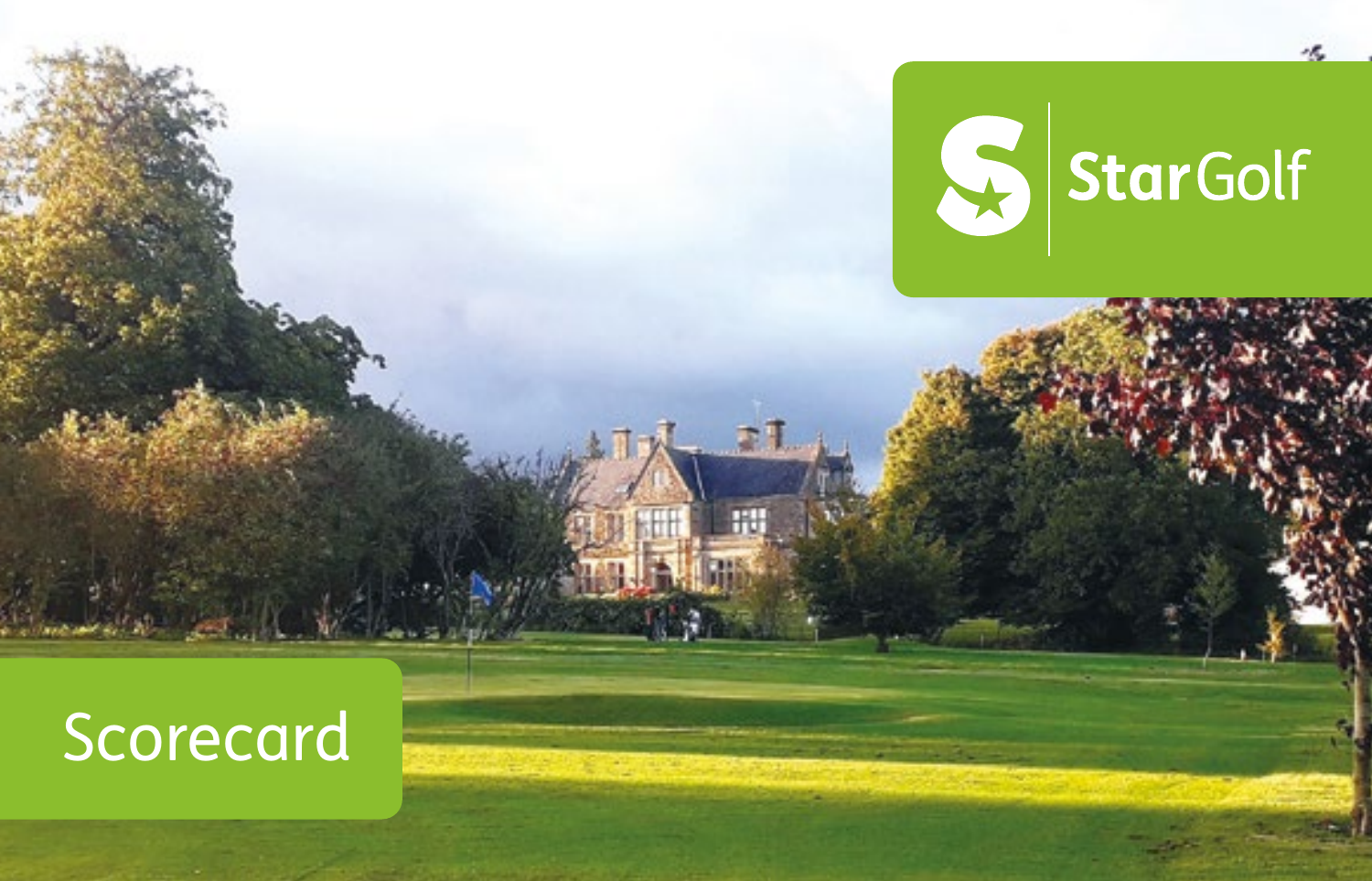| Competition    |          |                        |       |       |     | Entry no. |                | Handicap | <b>Strokes</b><br>rec'd | Tees    | Par    | Course<br>rating | Slope<br>rating |
|----------------|----------|------------------------|-------|-------|-----|-----------|----------------|----------|-------------------------|---------|--------|------------------|-----------------|
| Date:<br>Time: |          |                        |       |       |     |           |                | Men      | 56                      | 58.8    | 103    |                  |                 |
| Player A       |          |                        |       |       |     |           |                |          | Ladies                  | 58      | 60.1   | 88               |                 |
| Player B       |          |                        |       |       |     |           |                |          |                         |         |        |                  |                 |
| Hole           | Marker's | Name                   | Red   | Blue  | Par | <b>SI</b> | Player A       | Player B | Points / Result         |         | Ladies |                  |                 |
|                | score    |                        | Yards | Yards |     |           |                |          |                         | $+/-/0$ |        | Par              | SI              |
| 1              |          | Shortwood              | 150   | 175   |     | 3         | 6              |          |                         |         |        | 3                | 6               |
| 2              |          | <b>Birches</b>         | 250   | 250   |     | 4         | 10             |          |                         |         |        | 4                | 10              |
| 3              |          | Manor Garden           | 90    | 115   |     | 3         | 16             |          |                         |         |        | 3                | 16              |
| 4              |          | The Pitch              | 91    | 90    |     | 3         | 18             |          |                         |         |        | 3                | 18              |
| 5              |          | <b>Pine Trees</b>      | 115   | 140   |     | 3         | 12             |          |                         |         |        | 3                | 14              |
| 6              |          | <b>Coberley Drive</b>  | 140   | 190   |     | 3         | 8              |          |                         |         |        | 3                | 4               |
| 7              |          | Severn Springs         | 175   | 215   |     | 3         | $\overline{2}$ |          |                         |         |        | 4                | 8               |
| 8              |          | <b>Horse Chestnuts</b> | 150   | 190   |     | 3         | 4              |          |                         |         |        | 3                | $\overline{2}$  |
| 9              |          | College View           | 130   | 150   |     | 3         | 14             |          |                         |         |        | 3                | 12              |
|                |          | <b>OUT</b>             | 1291  | 1515  |     | 28        |                |          |                         |         |        | 29               |                 |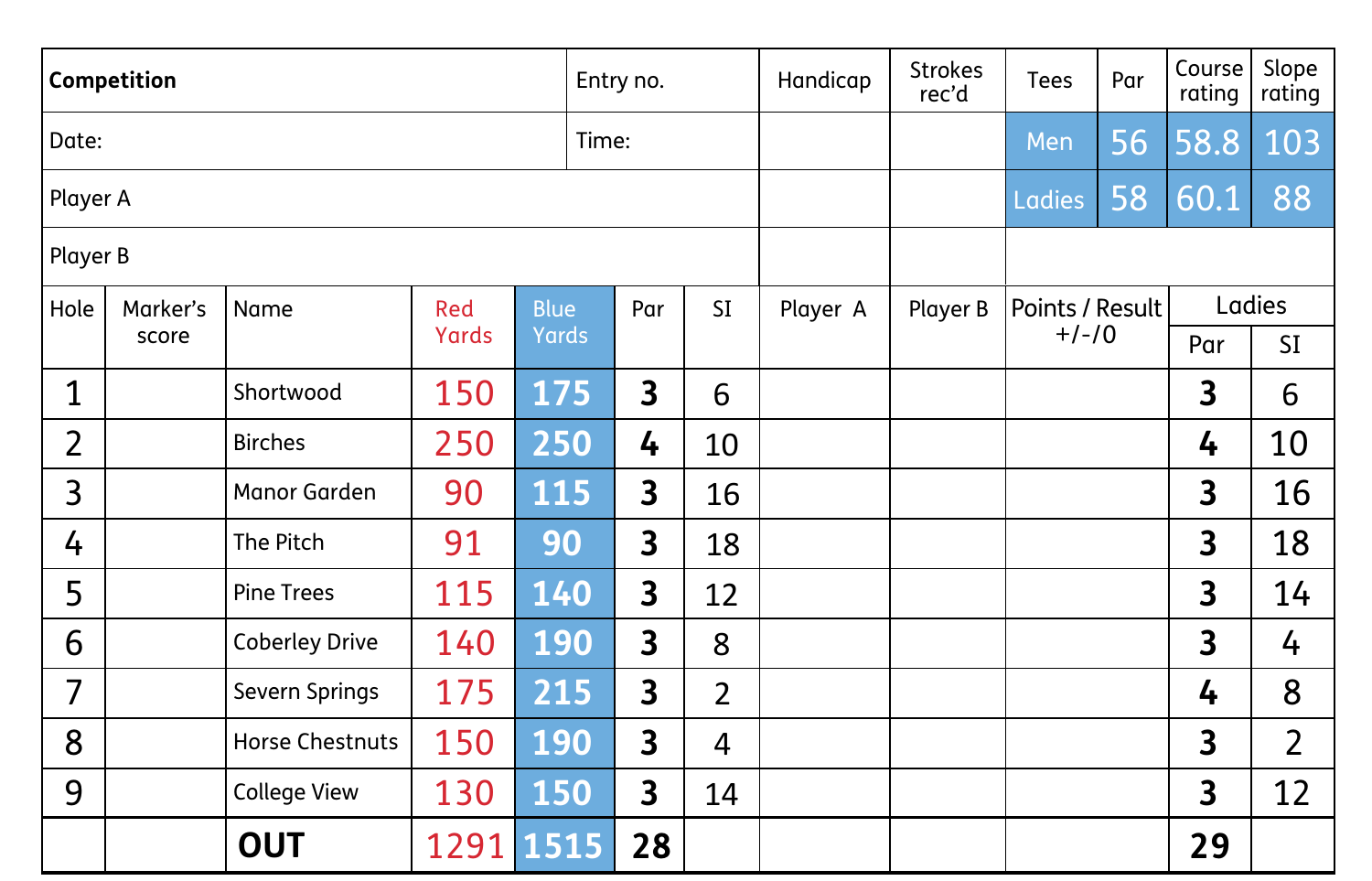**PLEASE AVOID SLOW PLAY AT ALL TIMES**

| 10                                             |  | Telegraph Hill        |      | 170  | 3  | 5            |  |  |                                       | 3  | 5  |
|------------------------------------------------|--|-----------------------|------|------|----|--------------|--|--|---------------------------------------|----|----|
| 11                                             |  | Long Run              |      | 250  | 4  | 9            |  |  |                                       | 4  | 9  |
| 12                                             |  | <b>Ullenwood Rise</b> |      | 110  | 3  | 15           |  |  |                                       | 3  | 15 |
| 13                                             |  | Oak Shade             |      | 90   | 3  | 17           |  |  |                                       | 3  | 17 |
| 14                                             |  | Southward             |      | 155  | 3  | 11           |  |  |                                       | 3  | 13 |
| 15                                             |  | Easterly              |      | 195  | 3  | 7            |  |  |                                       | 3  | 3  |
| 16                                             |  | Mills Brook           |      | 220  | 3  | $\mathbf{1}$ |  |  |                                       | 4  | 7  |
| 17                                             |  | Copper Beech          |      | 190  | 3  | 3            |  |  |                                       | 3  | 1  |
| 18                                             |  | Valley                |      | 155  | 3  | 13           |  |  |                                       | 3  | 11 |
|                                                |  | ΙN                    | 1535 | 1535 | 28 |              |  |  |                                       | 29 |    |
|                                                |  | OUT                   | 1291 | 1515 | 28 |              |  |  |                                       | 29 |    |
|                                                |  | <b>TOTAL</b>          | 2826 | 3050 | 56 |              |  |  |                                       | 58 |    |
| Handicap<br>Measurements may vary according to |  |                       |      |      |    |              |  |  |                                       |    |    |
| placement of tees and holes.                   |  |                       |      |      |    | Net score    |  |  |                                       |    |    |
| The Sports Pitch is out of bounds.             |  |                       |      |      |    |              |  |  | Stableford<br>points or<br>net result |    |    |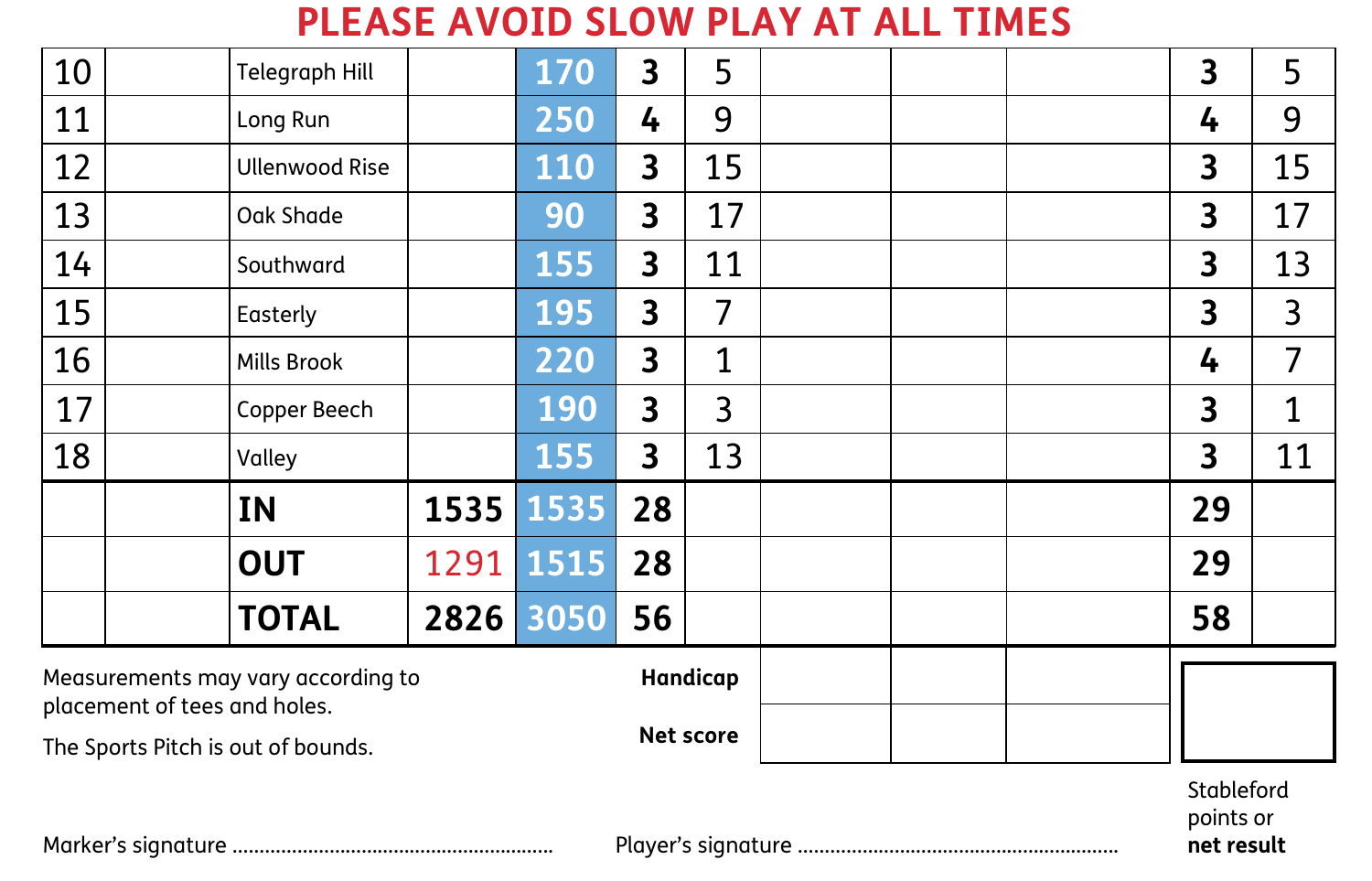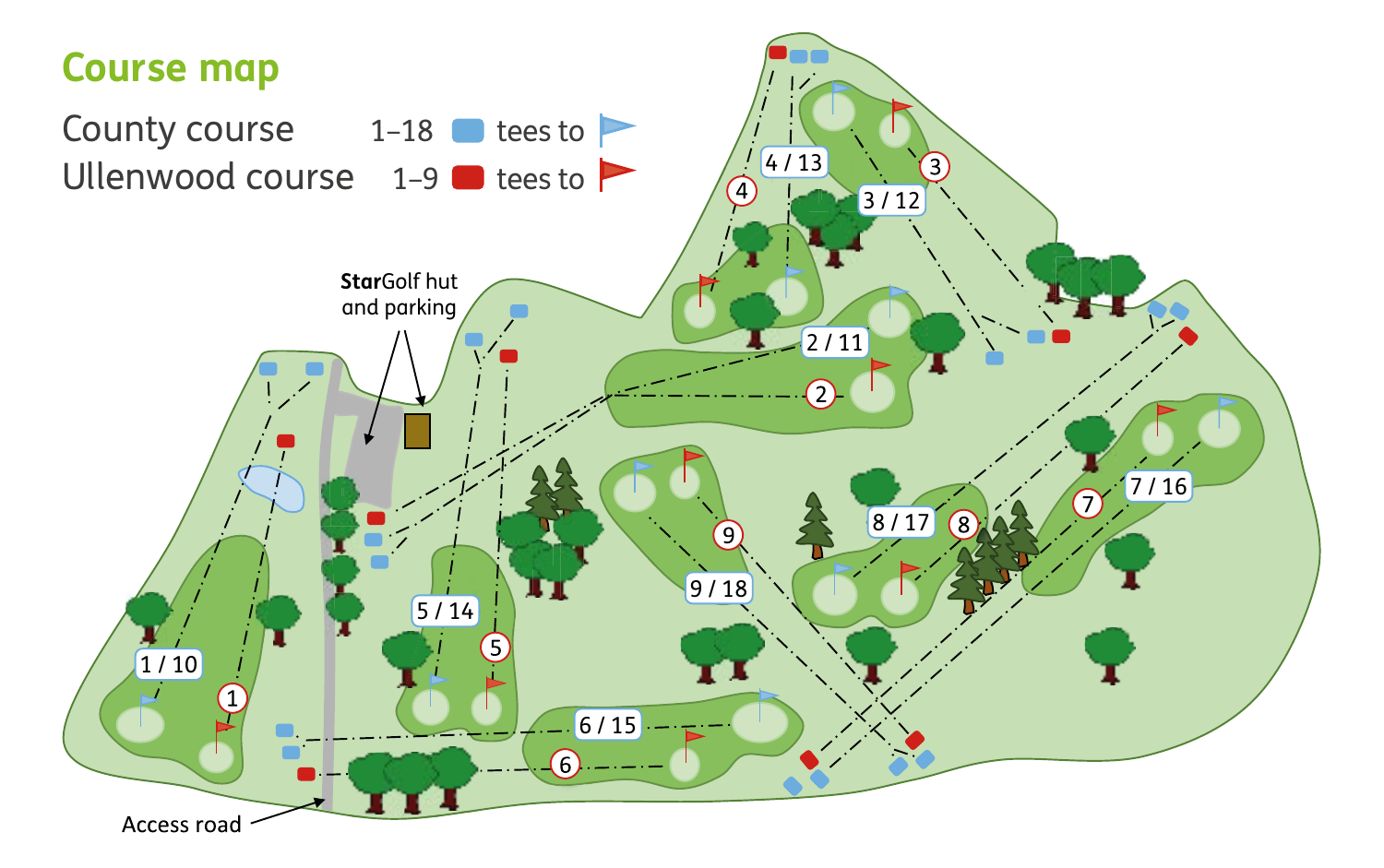# **Local rules**

### **1. Out of Bounds (Rule 18.2)**

**(a)** The perimeter of the course as defined by fences, posts and roads.

**(b)** All car parks and the sports pitch to the right of the 4th / 13th fairway.

**(c)** 1st / 10th hole; any ball lying on or to the left of the access road.

**(d)** Internal Out of Bounds (as defined by white posts) to the left of 2nd / 11th fairway and to the right of the 6th / 15th fairway.

#### **2. Abnormal Course Conditions including Immovable Obstructions and Ground Under Repair (Rule 16)**

**(a)** A ball impeded by animal droppings or scrapings may be lifted and dropped without penalty. On the green, it may be placed within 6 inches of the affected area, no nearer the hole. **(b)** All fixed course furniture, winter tee boxes, fixed watering equipment, the tarmac path to the right of the 3rd / 12th fairway and the concrete covered area on the 4th / 13th fairway are immovable obstructions from which relief may be taken.

**(c)** Relief MUST be taken from young trees, staked or otherwise protected.

**(d)** Relief must be taken from any area defined by GUR signs and any green other than the hole in play.

#### **3. Penalty Areas**

All ponds and ditches running through the course are Penalty Areas.

# **Penalty for breach of local rules;**

Match Play - loss of hole Stroke Play - two strokes

## **For the enjoyment of all, please;**

- Avoid slow play at all times
- Keep trolleys away from green surrounds and tees
- Replace divots and repair all pitch marks

## **Dogs are not allowed anywhere on the course.**

**Visitors must pay before playing.**